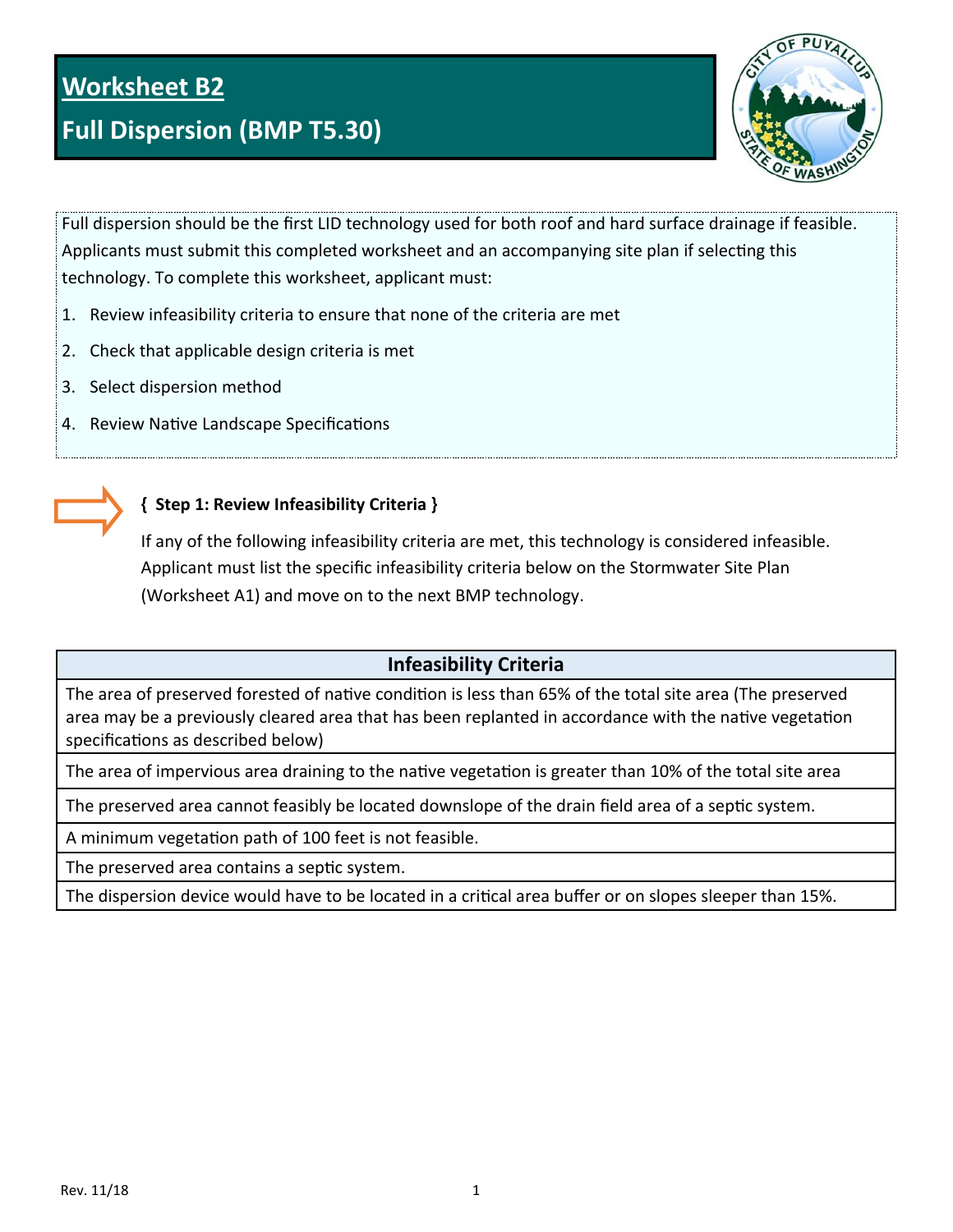

| <b>Design Criteria for Full Dispersion</b> |                 |                                                                                                                                                                                                                                                     |  |
|--------------------------------------------|-----------------|-----------------------------------------------------------------------------------------------------------------------------------------------------------------------------------------------------------------------------------------------------|--|
| <b>Applicant</b>                           | <b>Reviewer</b> | <b>Criteria</b>                                                                                                                                                                                                                                     |  |
|                                            |                 | Project does not trigger any of the infeasibility requirements above                                                                                                                                                                                |  |
|                                            |                 | The preserved area is placed in a separate tract or protected through a recorded easement                                                                                                                                                           |  |
|                                            |                 | The preserved area will be clearly marked during construction (Show limits of area on plan and<br>how the area will be marked)                                                                                                                      |  |
|                                            |                 | All trees within the preserved area at the time of permit application are to remain, with the<br>exception of dangerous or diseased trees                                                                                                           |  |
|                                            |                 | The preserved area may be used for passive recreational activities that do not require permanent<br>structures, so long as the cleared areas and areas of compacted soil do not exceed 8% of the<br>preserved area                                  |  |
|                                            |                 | The preserved area may contain utilities and utility easements                                                                                                                                                                                      |  |
|                                            |                 | Lawn and landscape areas meeting BMP T5.13 (post-construction soil quality) may drain to the<br>preserved area                                                                                                                                      |  |
|                                            |                 | The preserved area must minimize the clearing of existing forest cover, preserve wetland<br>vegetation, and provide a buffer for stream corridors where applicable                                                                                  |  |
|                                            |                 | <b>Criteria for Native Vegetation Flowpath</b>                                                                                                                                                                                                      |  |
|                                            |                 | Must be located over native surface                                                                                                                                                                                                                 |  |
|                                            |                 | Must be in an on-site or off-site tract or easement area reserved for dispersion                                                                                                                                                                    |  |
|                                            |                 | The slope of the flow path must be no steeper than 15% for any 20-foot reach of the flowpath.<br>Slopes up to 33% are allowed where level spreaders are located upstream of the dispersion area<br>and at sites where vegetation can be established |  |
|                                            |                 | The flowpath must be located between the dispersion device and any downstream drainage<br>feature such as a pipe, ditch, stream, river, pond, lake, or wetland                                                                                      |  |
|                                            |                 | The flowpaths for adjacent dispersion devices must be sufficiently spaced to prevent overlap of<br>flows in the flowpath areas                                                                                                                      |  |

Complete the following checklist (list "N/A" where design criteria does not apply)

## **{ Step 3: Select Dispersion Method }**

Applicants must select one of the following dispersion methods and submit a completed worksheet for the design of the selected method(s).

| <b>Roof Downspouts</b>     | .Utilize Roof Downspout Dispersion (Worksheet B5)                                               |
|----------------------------|-------------------------------------------------------------------------------------------------|
| <b>Driveway Dispersion</b> | •Utilize Concentrated Flow Dispersion (Worksheet B9)<br>or Sheet Flow Dispersion (Worksheet B8) |